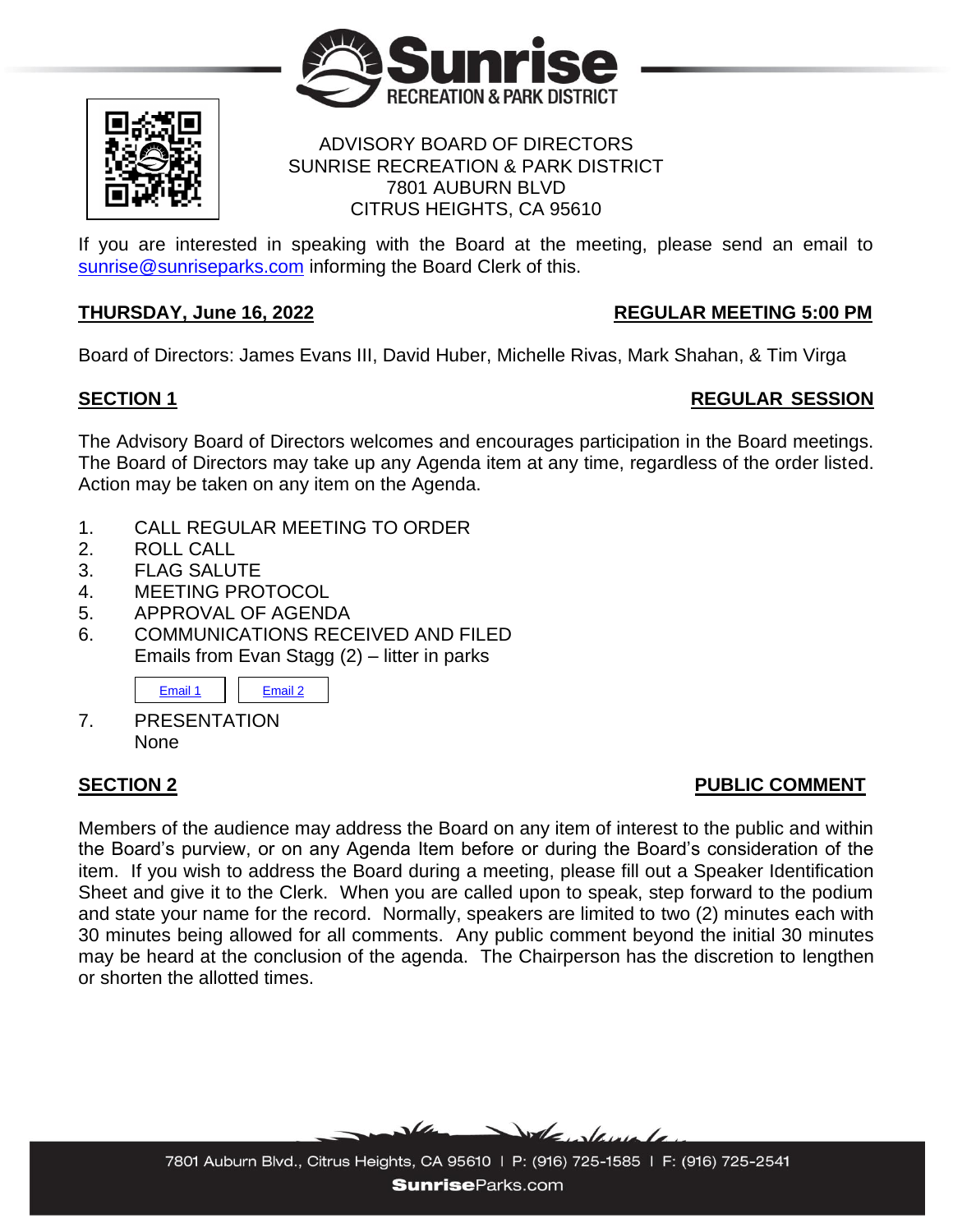

## **SECTION 3: CONSENT MATTERS**

The consent matters are acted upon as one unit.

1. Approval of minutes from the Advisory Board of Directors meeting from May 19, 2022

[Board Minutes](https://www.sunriseparks.com/files/8c9d9a135/Minutes+5-19-2022.pdf)

- *2.* Approval of 2021-22 May Financial Report- *Postponed to July Board Meeting due to County of Sacramento technical difficulties*
- *3.* Approval of Billing and Refund report from May 2022- *Postponed to July Board Meeting due to County of Sacramento technical difficulties*
- 4. Approval of Park Operation Report from May 2022

**[Operation](https://www.sunriseparks.com/files/f6e5de626/Operations+Report+June+2022.pdf) Report** 

## **SECTION 4: ADMINISTRATION BUSINESS**

1. By motion, approve Resolution No. 22-003 of intention to levy the continued assessments for fiscal year 2022-23, approve and accept preliminary Engineer's Report, and provide for Notice of Hearing for the Sunrise Recreation and Park District, Park Maintenance and Recreation Improvement Assessment District (PMRID) for the Antelope Area

| Staff Report Res No 22 003 | Resolution No. 22 003 | <b>Engineer's Report</b> |
|----------------------------|-----------------------|--------------------------|
|----------------------------|-----------------------|--------------------------|

2. By motion, authorize the District Administrator to award the bid and to execute a contract with Harshwal & Company LLP, as the most qualified proposal for the District's RFQ for Independent Audit Services



3. Approval of Resolution No. 22-004 approving a transfer of \$176,887.58 from the Parkland Dedication Fee Trust Fund (In-Lieu) 088G to the general Fund 338A Revenue Account 9696 for costs associated with various park projects listed on the attached FY 2021-22 Trust Fund Transfers

| Resolution No. 22-004 |
|-----------------------|
|-----------------------|

4. By motion, elect the 2022-2023 Chair and Vice Chair of the Sunrise Recreation and Park District Advisory Board of Officers

## **SECTION 5: ITEMS FROM THE ADVISORY BOARD**

- 1. The next subcommittee meetings are scheduled for July 2022 as follows:
	- **Personnel and Programing** David Huber/Tim Virga TBD **Park Development and Finance** Jay Evans III/Michelle Rivas TBD Dole deve